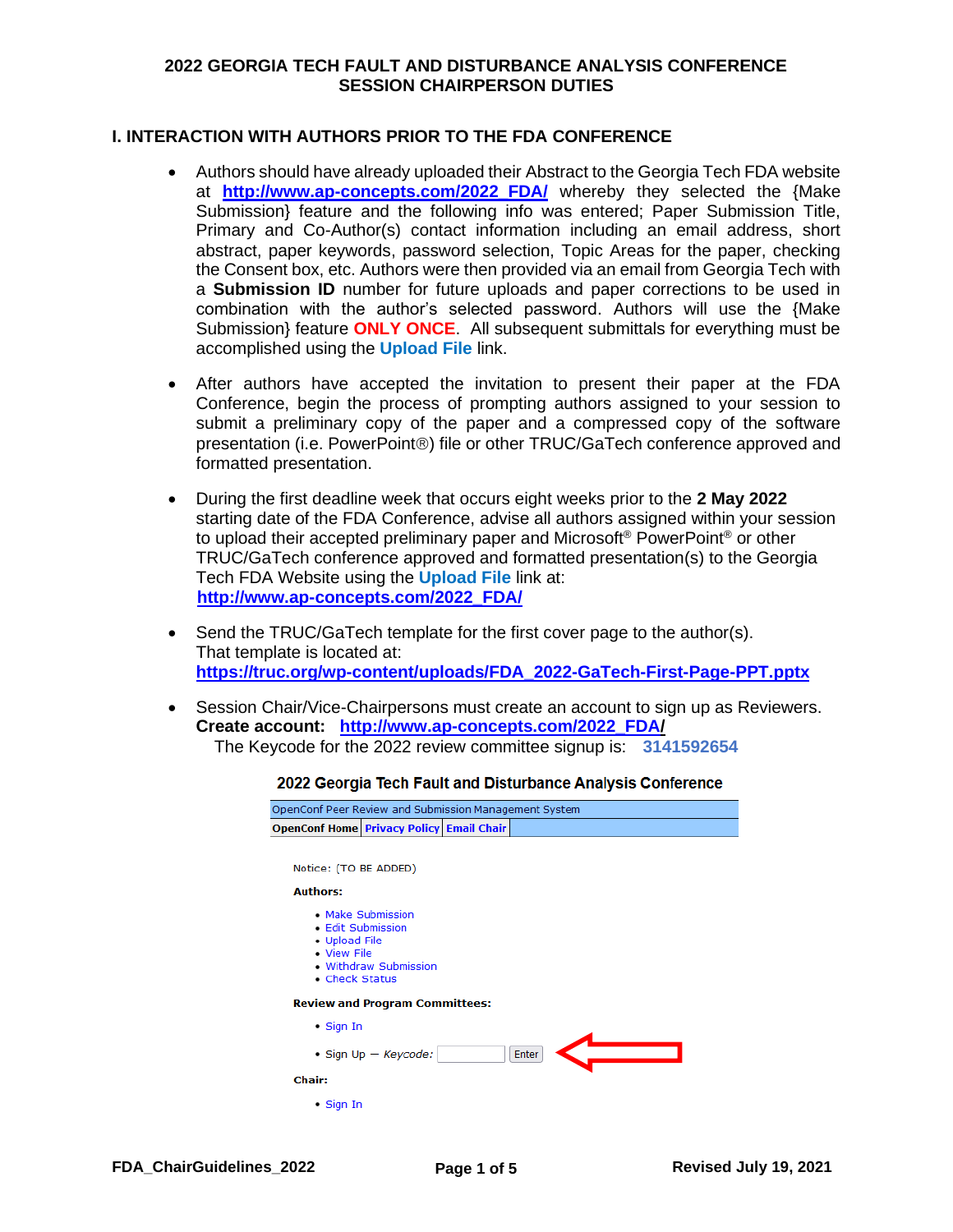• Complete the following entries to register as a Session Chair/Vice-Chairperson Reviewer. Then click on the '**Sign Up**' button. *Please make a note of the account username and password you select* for future Reviewer "**Sign In**" access.

# 2022 Georgia Tech Fault and Disturbance Analysis Conference

| OpenConf Peer Review and Submission Management System |  |  |
|-------------------------------------------------------|--|--|
| <b>OpenConf Home Privacy Policy Email Chair</b>       |  |  |

| Consent                                                         |                                                                                                                                                        |  |
|-----------------------------------------------------------------|--------------------------------------------------------------------------------------------------------------------------------------------------------|--|
| Consent:                                                        | $\Box$ I consent to the collection and use of my personal information, including<br>receiving emails, consistent with the Privacy Policy linked above. |  |
| Personal Info                                                   |                                                                                                                                                        |  |
| First/Given Name:                                               |                                                                                                                                                        |  |
| Last/Family Name:                                               |                                                                                                                                                        |  |
| Email:                                                          |                                                                                                                                                        |  |
| Organization:                                                   |                                                                                                                                                        |  |
| Country:                                                        | $\checkmark$                                                                                                                                           |  |
| Telephone:                                                      |                                                                                                                                                        |  |
| Web Site:                                                       | https://                                                                                                                                               |  |
| Topic Areas:                                                    | To help match submissions to reviewers, please select the area(s) most applicable to your submission<br>$\Box$ To be added                             |  |
|                                                                 |                                                                                                                                                        |  |
| Comments to Chair:                                              |                                                                                                                                                        |  |
|                                                                 |                                                                                                                                                        |  |
|                                                                 |                                                                                                                                                        |  |
|                                                                 |                                                                                                                                                        |  |
|                                                                 |                                                                                                                                                        |  |
|                                                                 |                                                                                                                                                        |  |
| Username:                                                       | 5-50 characters: letters, numbers, @, period (.), hyphen (-)                                                                                           |  |
| Password:                                                       |                                                                                                                                                        |  |
| <b>Topic Areas</b><br>Comments<br>Account<br>Re-enter Password: | 8 or more characters (any)                                                                                                                             |  |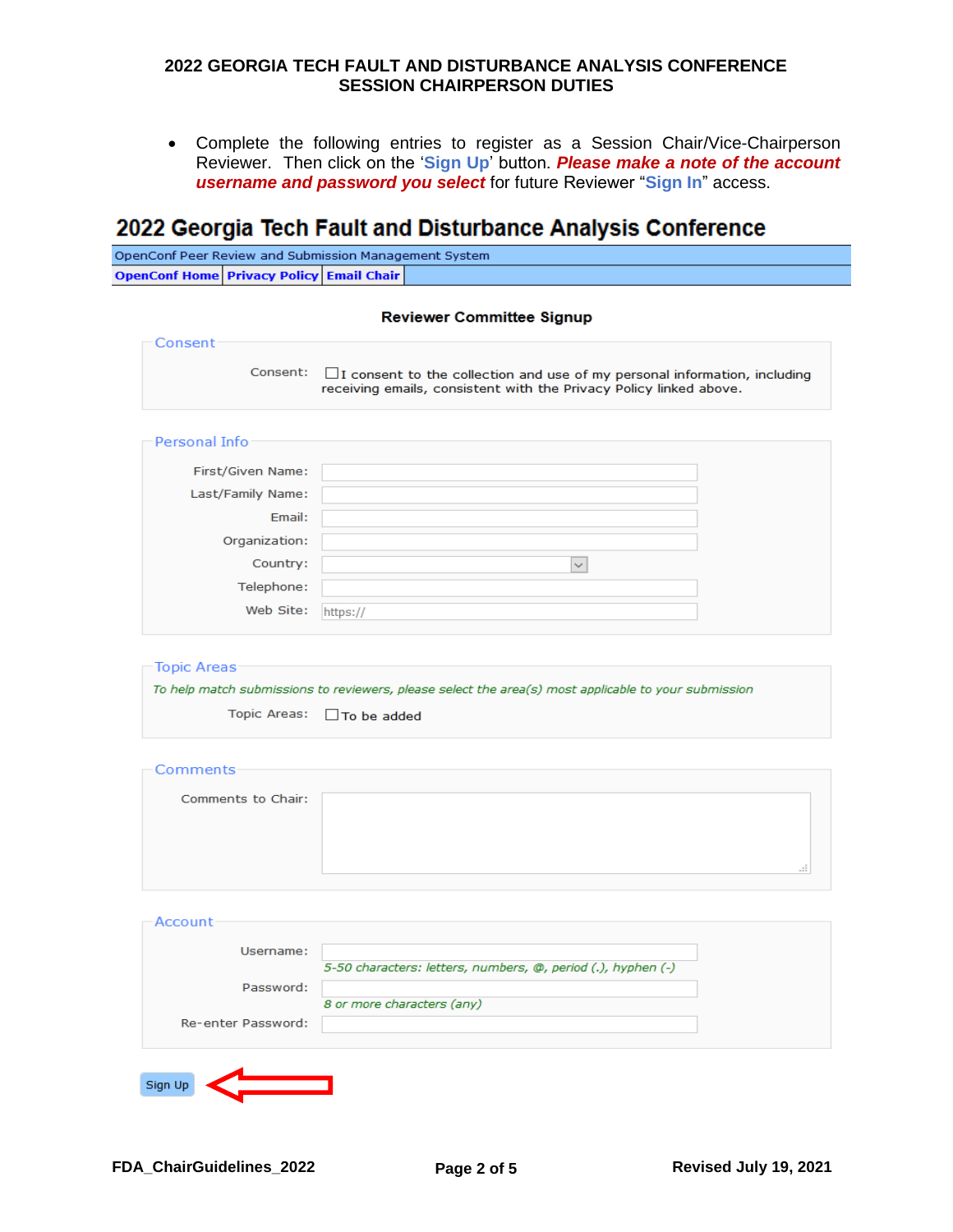• After creating the account, the Session reviewers can sign in using the following hyperlink: **Sign in: [http://www.ap-concepts.com/2022\\_FDA/chair/signin.php](http://www.ap-concepts.com/2022_FDA/chair/signin.php)** Enter the previously created **Username** and **Password**. Click on "**Sign In**"

## 2022 Georgia Tech Fault and Disturbance Analysis Conference



#### Sign In



Note: Session times out after 60 minutes of inactivity

• Both the paper and the power point will be reviewed by the assigned Session Chairperson and/or Vice-Chairperson. Provide feedback to each author by five weeks prior to the FDA conference starting date of **2 May 2022**. Check that all guidelines were followed. If not, advise the author where the changes are needed within the paper and also for the PowerPoint<sup>®</sup> presentations that must also be provided to you by the author(s).

#### **II. TRUC SESSION CHAIRPERSON SUBMITS AUTHOR'S missing/late PAPER and MICROSOFT® POWERPOINT® PRESENTATIONS TO THE CONTINUING EDUCATION DEPARTMENT if required**

- Authors not submitting both the paper and power point for review and approval by the Session Chair or Co-Chair may be replaced with an alternate paper.
- To ensure that an author's late approved paper or power point will appear in the Proceedings; It may be necessary in the author's absence, for the Session Chair or VIce-Chair to upload unsubmitted documents to the Georgia Tech FDA website or email (in PDF format) an original black & white or color copy of the author's paper, suitable for photocopying, and the presenter's biographical sketch to Georgia Tech (**[janine.lyn@ece.gatech.edu](mailto:janine.lyn@ece.gatech.edu)**) within the four-week timeframe prior to the **2 May 2022** starting date of the FDA Conference**. A brief biographical sketch of all authors should be included on the last page of the paper**.

Conference on Fault and Disturbance Analysis

# *ATTN: Ms. Janine A. Lyn*

School of ECE Georgia Institute of Technology Atlanta, Georgia 30332-0250 Phone: 404-894-2764, Email: **[janine.lyn@ece.gatech.edu](mailto:janine.lyn@ece.gatech.edu)**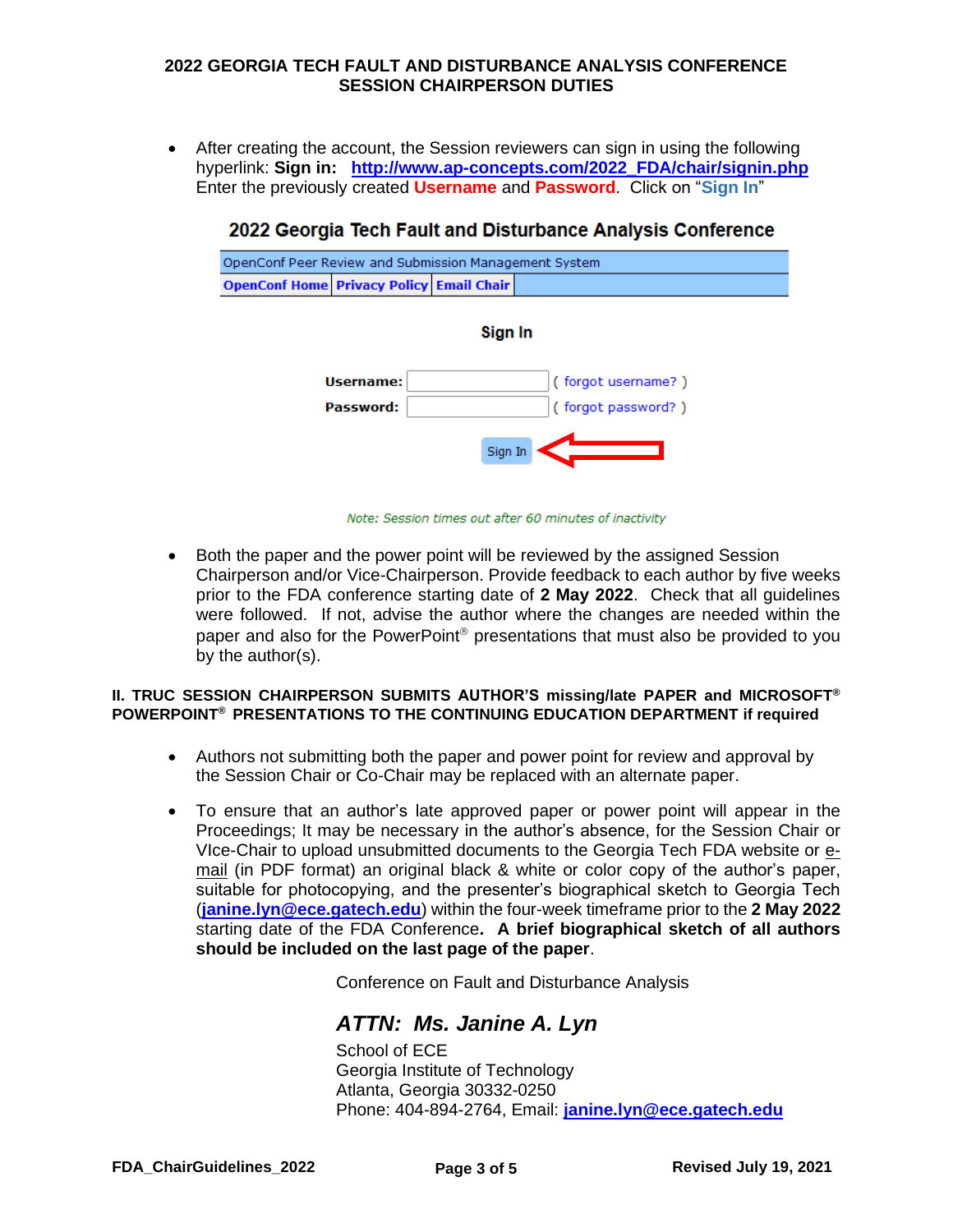### **III. FDA CONFERENCE SESSION MANAGEMENT**

- A. Introductions (Keep brief)
	- 1. Introduce paper subject and title
	- 2. Name the Authors
	- 3. Give biographical information on presenter of paper
- B. Presenter Time Management
	- 1. Keep presentations on schedule
	- 2. Advise each presenter to monitor the Timer Clock during their presentation
	- 3. Total time limit for each presentation is 40 minutes which includes 10 minutes for Q&A and changing of the presenters.
	- 4. The timer counts down from 35 minutes and turns yellow with five minutes left and turns red with two minutes left
	- 5. Signal presenter 10 minutes before allotted presentation time has elapsed
	- 6. Length of scheduled breaks will be used to keep presentations on schedule
- C. Discussion Questions
	- 1. Limit Q&A time to 10 minutes
	- 2. During the conference, should there be no questions from the audience after completion of the paper presentation, unless otherwise obviously not necessary, it might be helpful to use any previously prepared or spontaneous questions to prompt a discussion about the paper from the audience.
	- 3. Should a presenter exceed the time limits based upon a lengthy paper presentation and/or audience questions/comments, it will be necessary to suggest an offline discussion between the author and questioners, then move on to the next presentation to keep the FDA conference on schedule
	- 4. Direct questioners to microphones provided in the aisles or by a TRUC member
- D. Award Presentations

Present awards to all authors on behalf of the Georgia Tech Continuing Education Department

- E. Announcements
	- 1. Beginning of First Session Announcements
		- a. Location of rest rooms and nearby food service area
		- b. Train station and taxi locations at main entrance to the GaTech Hotel
		- c. Other facilities as deemed necessary to announce
		- d. Location of Georgia Tech Hotel Cafeteria and nearby Restaurants